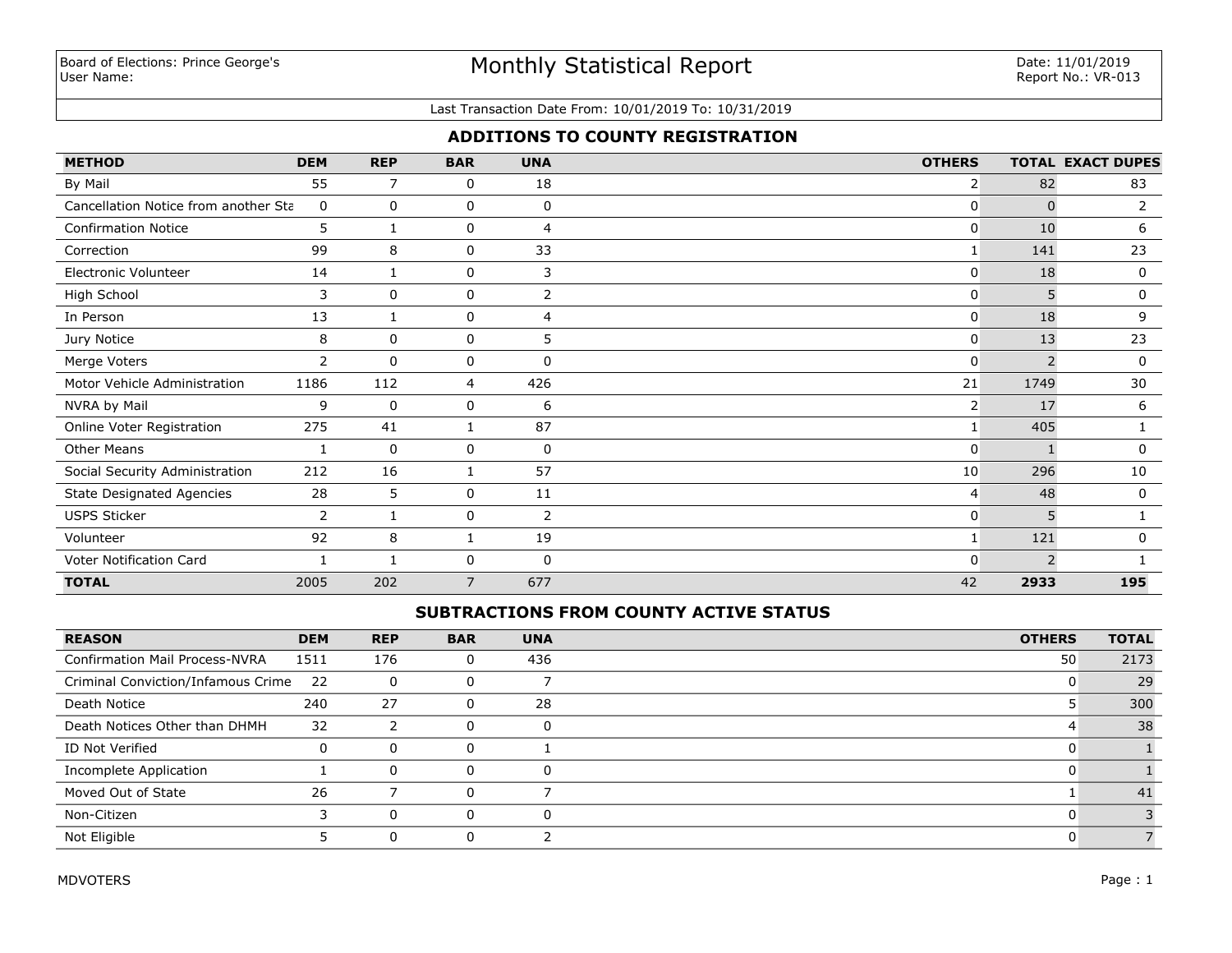Monthly Statistical Report Last Transaction Date From: 10/01/2019 To: 10/31/2019 Board of Elections: Prince George's User Name: Date: 11/01/2019 Report No.: VR-013 Underage/Show Id  $1$  0 0 0 0  $1$ Voter Request 2 0 0 1 0 3 **TOTAL** 2608 296 1 679 82 **3666** County Transfer Out -758 -84 -1 -197 -22 -1062 Duplicate/Merged 7 0 0 0 0 0 7

## **AFFILIATION CHANGES**

| <b>CHANGE</b> | <b>DEM</b> | <b>REP</b> | <b>BAR</b> | <b>UNA</b> | <b>OTHERS</b> | <b>TOTAL</b> |
|---------------|------------|------------|------------|------------|---------------|--------------|
| From          | 270        | 07<br>О.   |            | 210        | 140           | 708          |
| To            | 263        | 88         |            | 235        | 114           | 708          |
| <b>TOTAL</b>  |            |            |            | 25         | $-26$         |              |

#### **CURRENT ACTIVE REGISTRATION**

| <b>ACTIVITY</b>              | <b>DEM</b> | <b>REP</b> | <b>BAR</b> | <b>UNA</b> | <b>OTHERS</b> | <b>TOTAL</b>   |
|------------------------------|------------|------------|------------|------------|---------------|----------------|
| <b>BEGINNING OF REPORT</b>   | 463096     | 39659      | 55         | 74072      | 13520         | 590402         |
| ADDITIONS $(+)$              | 2005       | 202        |            | 677        | 42            | 2933           |
| REINSTATED (+)               | 309        | 14         |            | 61         | 4             | 389            |
| CANCELLED (-)                | $-305$     | $-34$      |            | $-45$      | -6            | $-390$         |
| COUNTY TRANSFER OUT (-)      | $-758$     | $-84$      | -1         | $-197$     | $-22$         | $-1062$        |
| AFFILIATION CHANGES (+ OR -) | $-7$       |            |            | 25         | $-26$         | $\overline{0}$ |
| * INACTIVATED (-)            | $-1543$    | $-178$     | 0          | -436       | -54           | $-2211$        |
| $*$ REACTIVATED $(+)$        | 170        | 11         |            | 32         |               | 218            |
| <b>END OF REPORT TOTALS</b>  | 462967     | 39591      | 69         | 74189      | 13463         | 590279         |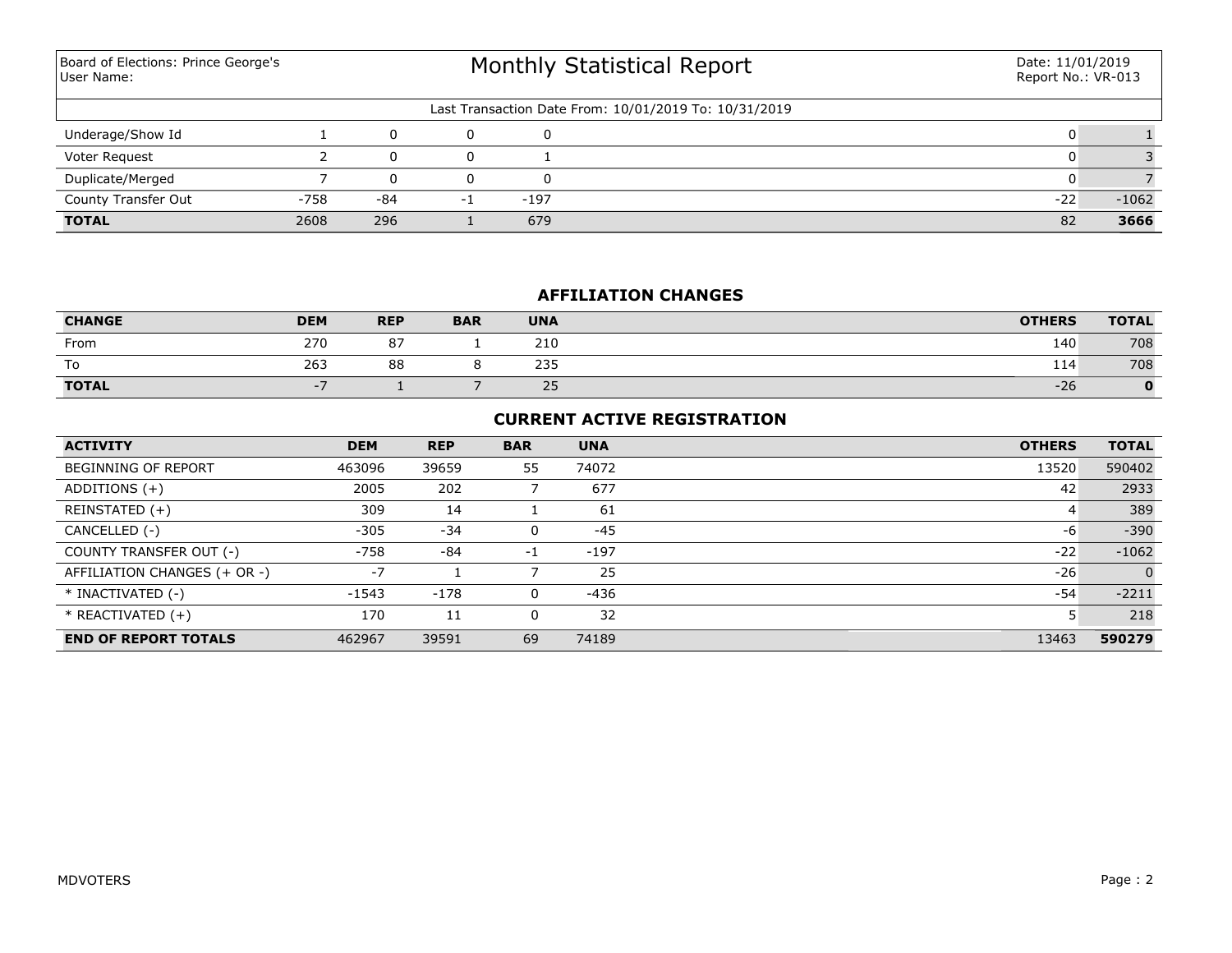#### Last Transaction Date From: 10/01/2019 To: 10/31/2019

### **INACTIVE REGISTRATION**

## **SUBTRACTIONS FROM COUNTY INACTIVE STATUS**

| <b>REASON</b>                      | <b>DEM</b> | <b>REP</b> | <b>BAR</b>   | <b>UNA</b>     | <b>OTHERS</b> | <b>TOTAL</b>   |
|------------------------------------|------------|------------|--------------|----------------|---------------|----------------|
| Absentee Ballot Application        | 0          | 0          | 0            | 1              | 0             |                |
| By Mail                            | 1          | 0          | 0            | 0              | 0             | $\mathbf{1}$   |
| <b>Confirmation Notice</b>         | 14         | 4          | 0            | 5              | 0             | 23             |
| Criminal Conviction/Infamous Crime | 1          | 0          | 0            | 0              | 0             | $\mathbf{1}$   |
| Death Notice                       | 72         | 6          | 0            | $\overline{7}$ | 5             | 90             |
| ID Not Verified                    | 1          | 0          | 0            | 1              | 0             | $\overline{2}$ |
| Jury Notice                        | 16         |            | 0            | 4              |               | 22             |
| Motor Vehicle Administration       | 122        | 8          | 0            | 16             | 2             | 148            |
| Moved Out of State                 | 249        | 50         | 0            | 59             | 8             | 366            |
| NVRA by Mail                       | 1          | 0          | 0            | 0              | 0             | $\mathbf{1}$   |
| Online Voter Registration          | 9          | 0          | 0            | 2              | 0             | $11\,$         |
| <b>State Designated Agencies</b>   | 6          | 0          | 0            | 2              | $\Omega$      | $\,$ 8         |
| <b>USPS Sticker</b>                |            | 0          | 0            |                | 0             | $\overline{2}$ |
| Volunteer                          | 1          | 0          | 0            | 0              | 0             | $\mathbf 1$    |
| Duplicate/Merged                   | $\Omega$   | 0          | 0            | 0              | 0             | $\mathbf 0$    |
| County Transfer Out                | $-41$      | $-4$       | 0            | $-12$          | $-2$          | $-59$          |
| <b>TOTAL</b>                       | 535        | 73         | $\mathbf{0}$ | 110            | 18            | 736            |

# **CURRENT INACTIVE REGISTRATION**

| <b>ACTIVITY</b>              | <b>DEM</b> | <b>REP</b> | <b>BAR</b> | <b>UNA</b> | <b>OTHERS</b> | <b>TOTAL</b> |
|------------------------------|------------|------------|------------|------------|---------------|--------------|
| <b>BEGINNING OF REPORT</b>   | 21900      | 2615       |            | 5437       | 692           | 30644        |
| $*$ INACTIVATED $(+)$        | 1543       | 178        |            | 436        | 54            | 2211         |
| *REACTIVATED (-)             | $-171$     | $-13$      |            | $-31$      | -3            | $-218$       |
| COUNTY TRANSFER OUT (-)      | $-41$      | $-4$       |            | $-12$      | -2            | $-59$        |
| AFFILIATION CHANGES (+ OR -) |            | 0          |            | 0          |               | $\Omega$     |
| CANCELLED FROM INACTIVE (-)  | $-322$     | -56        |            | -66        | $-13$         | $-457$       |
| PENDING FROM INACTIVE (-)    | -1         | 0          |            | -1         |               | $-2$         |
| <b>TOTAL INACTIVE</b>        | 22908      | 2720       | $\Omega$   | 5763       | 728           | 32119        |